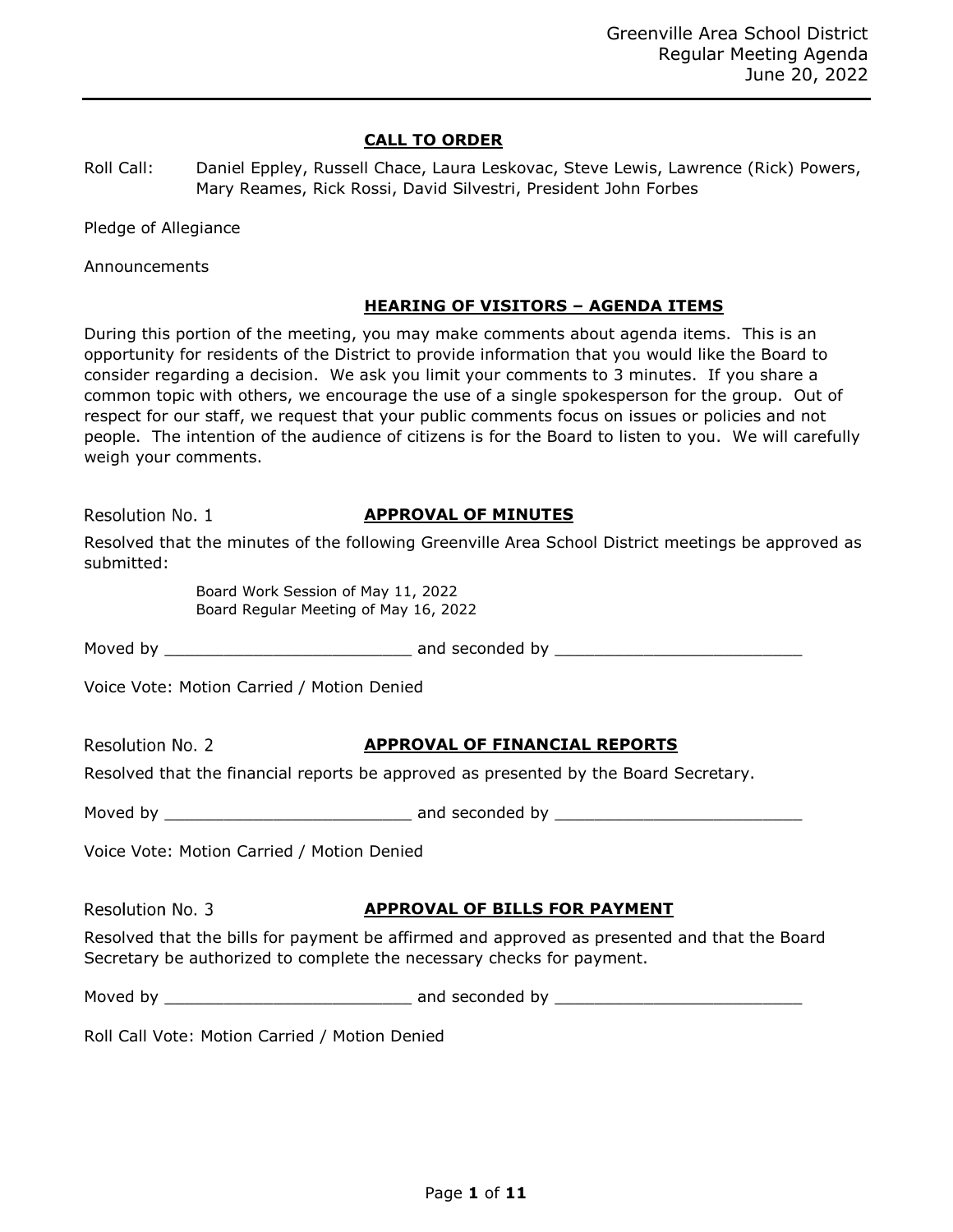| Resolution No. 4                               | <u> APPROVAL - 2022/2023 SCHOOL CALEDAR</u>                                                                                                                             |
|------------------------------------------------|-------------------------------------------------------------------------------------------------------------------------------------------------------------------------|
|                                                | Resolved that the revised 2022/2023 school calendar be approved as shown as Exhibit A.                                                                                  |
|                                                |                                                                                                                                                                         |
| Roll Call Vote: Motion Carried / Motion Denied |                                                                                                                                                                         |
| Resolution No. 5                               | <b>APPROVAL -SPORTS SCHEDULES</b>                                                                                                                                       |
|                                                | Resolved that the 2022/2023 fall sports schedules be approved as shown as Exhibit B.                                                                                    |
|                                                |                                                                                                                                                                         |
| Roll Call Vote: Motion Carried / Motion Denied |                                                                                                                                                                         |
| Resolution No. 6                               | <b>APPROVAL - SUPPLEMENTAL WAGE CONTRACTS</b>                                                                                                                           |
|                                                | Resolved that the supplemental wage contracts for the 2022/2023 fall athletic coaches be approved<br>as shown as Exhibit C, pending receipt of satisfactory clearances. |
|                                                |                                                                                                                                                                         |
| Roll Call Vote: Motion Carried / Motion Denied |                                                                                                                                                                         |
| Resolution No. 7                               | <b>APPROVAL - ATHLETIC SUPPLIES</b>                                                                                                                                     |
| approved as shown as Exhibit D.                | Resolved that the 2022/2023 athletic supply bid awards for the girls basketball program be                                                                              |
|                                                |                                                                                                                                                                         |
| Roll Call Vote: Motion Carried / Motion Denied |                                                                                                                                                                         |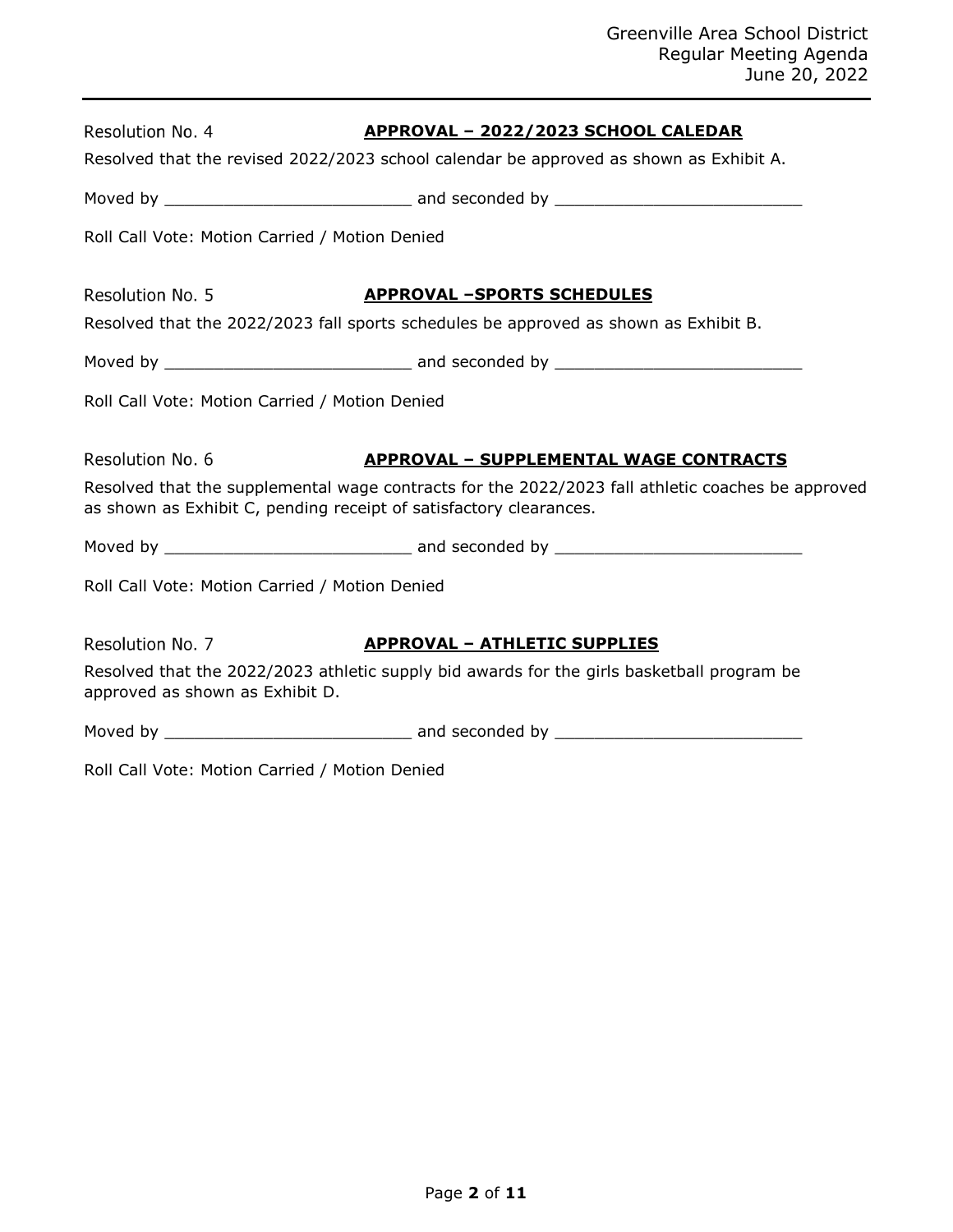Resolution No. 8

# **APPROVAL – 2022/2023 FINAL GENERAL FUND BUDGET**

Resolved that the 2022/2023 Proposed General Fund Budget with Revenues and Expenditures in the amount of \$24,354,193 be approved as shown as Exhibit E.

Be it further resolved that the Board of School Directors of the Greenville Area School District hereby authorize the appropriation and expenditure of funds as itemized in said budget during the fiscal year beginning July 1, 2022 and ending June 30, 2023. The necessary revenue for said budget shall be provided by a school tax on real estate which is hereby levied and assessed at the rate of 66.36 mills, on the total amount of the assessed valuation of all property taxable for school purposes or at the rate of six dollars and sixty-three cents (\$6.63) on each hundred dollars (\$100) of assessed valuation of taxable property.

Be it further resolved that additional taxes in support of the 2022/2023 budget be adopted which consist of a five dollar (\$5.00) per capita authorized by Section 679 of the School Code and those Act 511 taxes that are continued from year to year unless amended or repealed.

Moved by \_\_\_\_\_\_\_\_\_\_\_\_\_\_\_\_\_\_\_\_\_\_\_\_\_ and seconded by \_\_\_\_\_\_\_\_\_\_\_\_\_\_\_\_\_\_\_\_\_\_\_\_\_

Roll Call Vote: Motion Carried / Motion Denied

Resolution No. 9

#### **APPROVAL – 2022 HOMESTEAD FARMSTEAD EXCLUSION RESOLUTION**

Resolved that the 2022/2023 Homestead and Farmstead Exclusion Resolution be approved as shown as Exhibit F.

Moved by \_\_\_\_\_\_\_\_\_\_\_\_\_\_\_\_\_\_\_\_\_\_\_\_\_ and seconded by \_\_\_\_\_\_\_\_\_\_\_\_\_\_\_\_\_\_\_\_\_\_\_\_\_

Roll Call Vote: Motion Carried / Motion Denied

Resolution No. 10

# **APPROVAL – BUDGET TRANSFERS**

Resolved that the Business Manager and District Auditor make necessary budget transfers to balance the accounts for the 2021/2022 fiscal year and present all transfers to be confirmed with the Independent Auditors Report.

Moved by \_\_\_\_\_\_\_\_\_\_\_\_\_\_\_\_\_\_\_\_\_\_\_\_\_ and seconded by \_\_\_\_\_\_\_\_\_\_\_\_\_\_\_\_\_\_\_\_\_\_\_\_\_

Roll Call Vote: Motion Carried / Motion Denied

Resolution No. 11

## **APPROVAL – EMPLOYMENT AGREEMENT**

Resolved that the employment agreement renewal for the Director of Food Services be approved as shown as Exhibit G.

Moved by \_\_\_\_\_\_\_\_\_\_\_\_\_\_\_\_\_\_\_\_\_\_\_\_\_ and seconded by \_\_\_\_\_\_\_\_\_\_\_\_\_\_\_\_\_\_\_\_\_\_\_\_\_

Roll Call Vote: Motion Carried / Motion Denied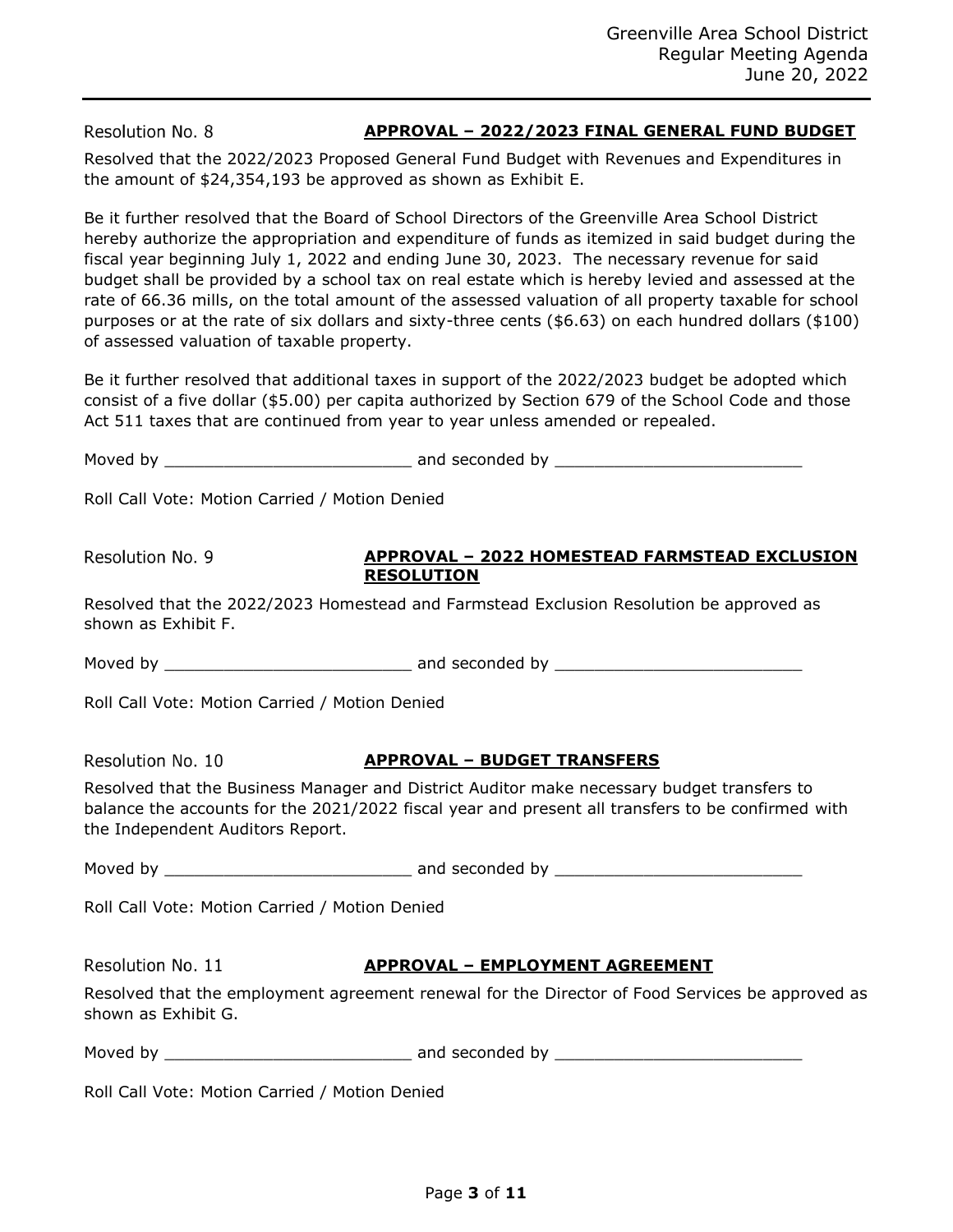| Resolution No. 12 |                                                                                 | <b>APPROVAL - TRANSPORTATION AGREEMENT</b>                                                                                                                   |
|-------------------|---------------------------------------------------------------------------------|--------------------------------------------------------------------------------------------------------------------------------------------------------------|
|                   | Services, Inc. be approved as shown as Exhibit H.                               | Resolved that the service agreement renewal for transportation services with A.C. Schools                                                                    |
|                   |                                                                                 |                                                                                                                                                              |
|                   | Roll Call Vote: Motion Carried / Motion Denied                                  |                                                                                                                                                              |
| Resolution No. 13 |                                                                                 | <b>APPROVAL - BOARD POLICIES</b>                                                                                                                             |
| Exhibit I.        |                                                                                 | Resolved that the proposed revisions to the board policies listed below be approved as shown as                                                              |
|                   | #301 - #351 Employee Policies                                                   | #808 - Food Services (Including Attachments)                                                                                                                 |
| sections          |                                                                                 | Furthermore, the proposed 300 employee section shall replace the current 300/400/500 employee                                                                |
|                   |                                                                                 |                                                                                                                                                              |
|                   | Roll Call Vote: Motion Carried / Motion Denied                                  |                                                                                                                                                              |
| Resolution No. 14 |                                                                                 | <b>APPROVAL - SCHOOL DEPOSITORIES</b>                                                                                                                        |
|                   |                                                                                 | Resolved that the following be approved as school depositories for the 2022/2023 year:                                                                       |
|                   | First National Bank (FNB)<br>U.S. Bank                                          | Pennsylvania Local Government Investment Trust (PLGIT)                                                                                                       |
|                   |                                                                                 | Pennsylvania School District Liquid Asset Fund (PSDLAF)                                                                                                      |
|                   |                                                                                 |                                                                                                                                                              |
|                   | Roll Call Vote: Motion Carried / Motion Denied                                  |                                                                                                                                                              |
| Resolution No. 15 |                                                                                 | <b>APPROVAL - BOARD APPOINTMENTS</b>                                                                                                                         |
| below:            |                                                                                 | Resolved that the following board appointments for the 2022/2023 year be approved as shown                                                                   |
|                   | Solicitor<br>Auditor<br>Treasurer<br>School Physician<br><b>School Dentists</b> | Maiello, Brungo & Maiello, LLP<br>Black, Bashor & Porsch, LLP<br>Lawrence (Rick) Powers<br>Dr. Taimur Akram, DO<br>Dr. Jamie Mong, DMD<br>Dr. Eric Mong, DDS |
|                   |                                                                                 |                                                                                                                                                              |
|                   | Roll Call Vote: Motion Carried / Motion Denied                                  |                                                                                                                                                              |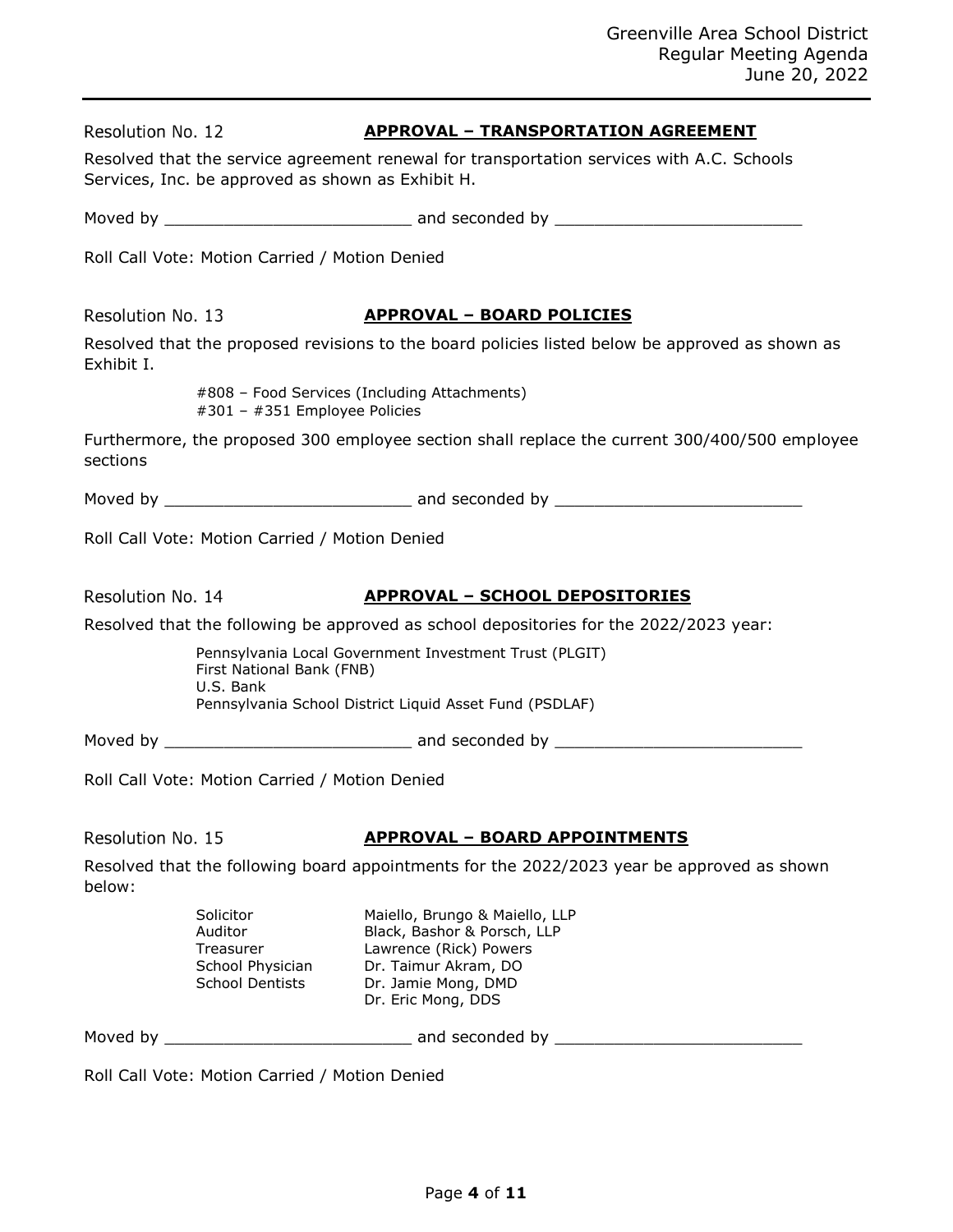**APPROVAL – RECEIVERS OF REAL ESTATE TAXES**

Resolved that the board appointments for 2022/2023 receivers of real estate taxes be approved as

shown below:

Resolution No. 16

|                   | Hempfield Township<br>Town of Greenville<br>Sugar Grove Township                  | Bob Ohr<br><b>Frank Vanderslice</b><br>Kara Michalski                                                                                                                                          |                                                                                                  |  |
|-------------------|-----------------------------------------------------------------------------------|------------------------------------------------------------------------------------------------------------------------------------------------------------------------------------------------|--------------------------------------------------------------------------------------------------|--|
|                   |                                                                                   |                                                                                                                                                                                                |                                                                                                  |  |
|                   | Roll Call Vote: Motion Carried / Motion Denied                                    |                                                                                                                                                                                                |                                                                                                  |  |
| Resolution No. 17 |                                                                                   | <b>APPROVAL - RECEIVERS OF OTHER LOCAL TAXES</b>                                                                                                                                               |                                                                                                  |  |
| as shown below:   |                                                                                   |                                                                                                                                                                                                | Resolved that the board appointments for the 2022/2023 receiver of other local taxes be approved |  |
|                   | Wage Tax<br>Per Capita/Occupational Tax<br>Delinquent Per Capita/Occupational Tax | Delinquent Per Capita/Occupational Tax (2021 and prior)                                                                                                                                        | Berkheimer<br><b>Berkheimer</b><br>Berkheimer<br><b>Sharp Collections</b>                        |  |
|                   |                                                                                   |                                                                                                                                                                                                |                                                                                                  |  |
|                   | Roll Call Vote: Motion Carried / Motion Denied                                    |                                                                                                                                                                                                |                                                                                                  |  |
| Resolution No. 18 | school year be approved as shown as Exhibit J.                                    | <b>APPROVAL - ARP ESSER HEALTH AND SAFETY PLAN</b><br>Resolved that the proposed revisions to the ARP ESSER Health and Safety Plan for the 2022/2023                                           |                                                                                                  |  |
|                   |                                                                                   |                                                                                                                                                                                                |                                                                                                  |  |
|                   | Roll Call Vote: Motion Carried / Motion Denied                                    |                                                                                                                                                                                                |                                                                                                  |  |
| Resolution No. 19 |                                                                                   | <u> APPROVAL – ELEMENTARY STUDENT HANDBOOK</u>                                                                                                                                                 |                                                                                                  |  |
|                   | approved as shown as Exhibit K.                                                   | Resolved that the revisions to the 2022/2023 Greenville Elementary Student Handbook be                                                                                                         |                                                                                                  |  |
|                   |                                                                                   |                                                                                                                                                                                                |                                                                                                  |  |
|                   | Roll Call Vote: Motion Carried / Motion Denied                                    |                                                                                                                                                                                                |                                                                                                  |  |
| Resolution No. 20 |                                                                                   | <u> APPROVAL – TEXTBOOK ADOPTION/DISPOSAL</u>                                                                                                                                                  |                                                                                                  |  |
|                   | the adoptions would replace.                                                      | Resolved that the proposed textbook adoptions for the 2022/2023 school year be approved as<br>shown as Exhibit L. Furthermore, the Board authorizes the disposal of unused textbooks for which |                                                                                                  |  |
|                   |                                                                                   |                                                                                                                                                                                                |                                                                                                  |  |
|                   | Roll Call Vote: Motion Carried / Motion Denied                                    |                                                                                                                                                                                                |                                                                                                  |  |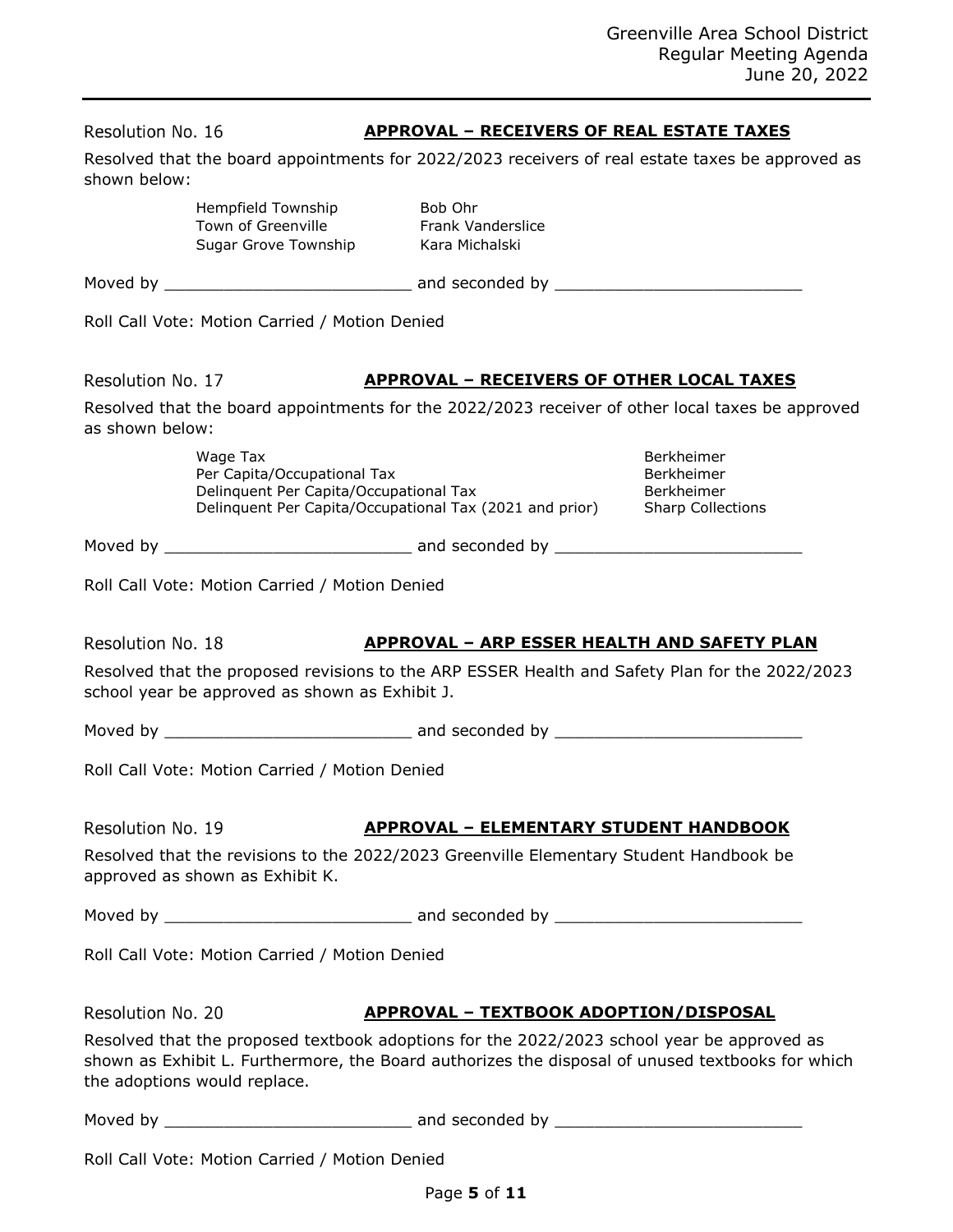| Resolution No. 21 |                                                                             | <b>APPROVAL - MEAL PRICES</b>                                                                                                                                                                    |
|-------------------|-----------------------------------------------------------------------------|--------------------------------------------------------------------------------------------------------------------------------------------------------------------------------------------------|
|                   |                                                                             | Resolved that the Cafeteria meal prices for the 2022/2023 school year per the District's<br>participation in the School Nutrition Program be approved as follows:                                |
|                   | <b>Student Breakfast</b><br>Student Lunch<br>Adult Breakfast<br>Adult Lunch | \$1.00<br>\$1.85<br>\$1.50<br>\$2.75                                                                                                                                                             |
|                   |                                                                             |                                                                                                                                                                                                  |
|                   | Roll Call Vote: Motion Carried / Motion Denied                              |                                                                                                                                                                                                  |
| Resolution No. 22 |                                                                             | <b>APPROVAL - ATSI PLAN</b>                                                                                                                                                                      |
| Exhibit M.        |                                                                             | Resolved that the 2022/2023 Additional Targeted Support and Improvement Plan for the Greenville<br>High School be approved and submitted to the Pennsylvania Department of Education as shown as |
|                   |                                                                             |                                                                                                                                                                                                  |
|                   | Roll Call Vote: Motion Carried / Motion Denied                              |                                                                                                                                                                                                  |
| Resolution No. 23 |                                                                             | <b>APPROVAL - PLAN FOR USE OF ESSER FUND (ARP)</b><br><b>ESSER) 2.5% SET ASIDES</b>                                                                                                              |
|                   |                                                                             | Resolved that the initial plan for use of the ESSER Fund (ARP ESSER) 2.5% Set Asides<br>Consolidated Application for the Greenville Area School District be approved as shown as Exhibit N.      |
|                   |                                                                             |                                                                                                                                                                                                  |
|                   | Roll Call Vote: Motion Carried / Motion Denied                              |                                                                                                                                                                                                  |
| Resolution No. 24 |                                                                             | <b>APPROVAL - EQUIPMENT DISPOSAL</b>                                                                                                                                                             |
|                   |                                                                             | Resolved that the request to dispose of unused GHS weight room/fitness center equipment as<br>shown as Exhibit O be approved in accordance with Board policy.                                    |
|                   |                                                                             |                                                                                                                                                                                                  |
|                   | Roll Call Vote: Motion Carried / Motion Denied                              |                                                                                                                                                                                                  |
| Resolution No. 25 |                                                                             | <b>APPROVAL - SUMMER TRANSPORTATION</b>                                                                                                                                                          |
| Exhibit P.        |                                                                             | Resolved that the 2022 summer programs transportation overview be approved as shown as                                                                                                           |
|                   |                                                                             | Furthermore, applicable transportation costs shall be paid with available ARP ESSER funding.                                                                                                     |
|                   |                                                                             |                                                                                                                                                                                                  |
|                   | Roll Call Vote: Motion Carried / Motion Denied                              |                                                                                                                                                                                                  |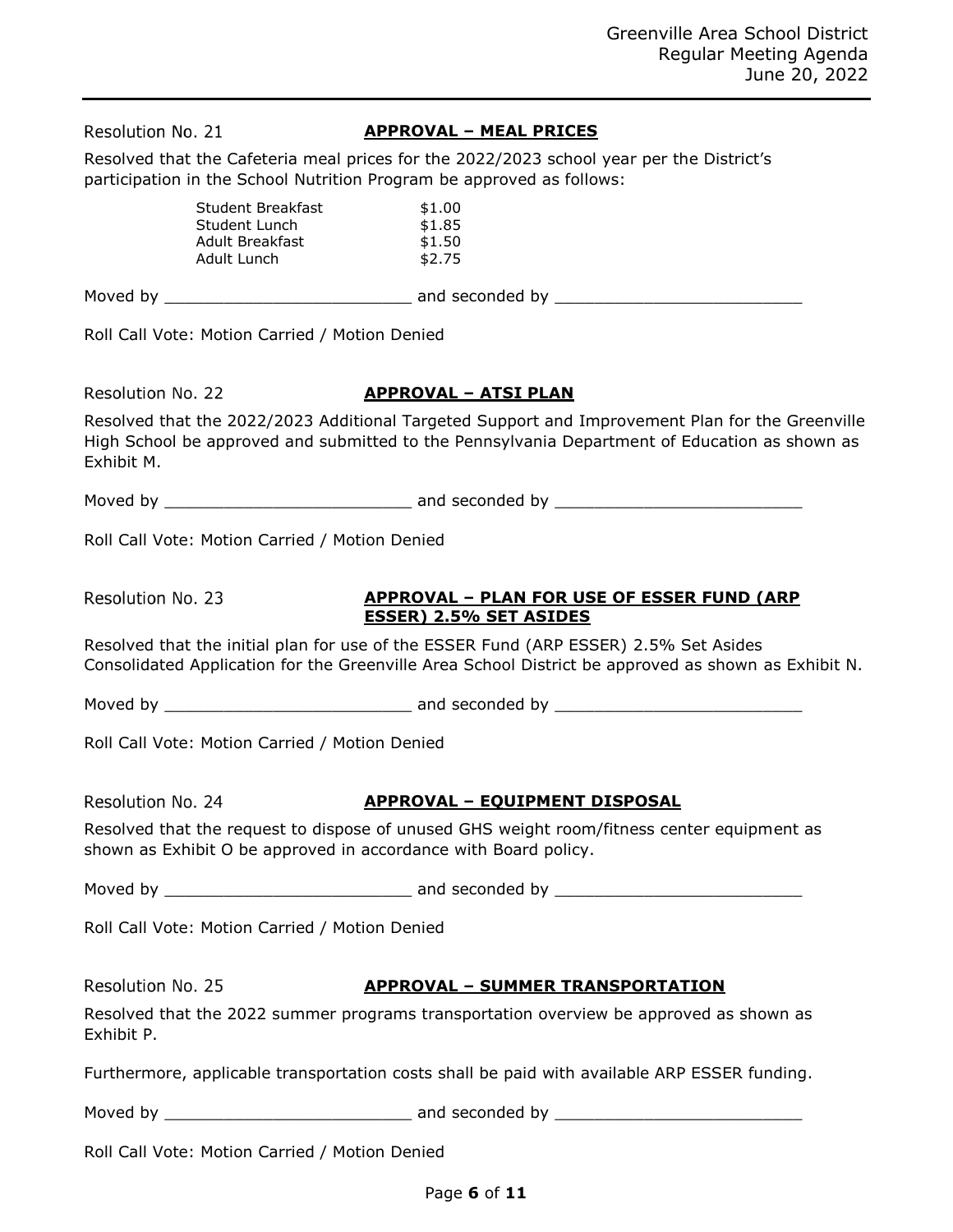| Resolution No. 26                                        | <b>APPROVAL -STUDENT ACCIDENT INSURANCE</b>                                                                                                                                                    |
|----------------------------------------------------------|------------------------------------------------------------------------------------------------------------------------------------------------------------------------------------------------|
| shown as Exhibit Q.                                      | Resolved that the 2022/2023 student accident insurance renewal submitted by Goodwin & Gruber<br>Agency, Pittsburgh, PA and underwritten by United States Fire Insurance Company be approved as |
|                                                          |                                                                                                                                                                                                |
| Roll Call Vote: Motion Carried / Motion Denied           |                                                                                                                                                                                                |
| Resolution No. 27                                        | <b>APPROVAL - SOFTWARE SUPPORT RENEWAL</b>                                                                                                                                                     |
| PowerSchool in the amount of \$3,681.25 be approved.     | Resolved that that the 2022/2023 student information systems software renewal rates for<br>customizations, maintenance and support of quality point average (QPA) calculations with            |
|                                                          |                                                                                                                                                                                                |
| Roll Call Vote: Motion Carried / Motion Denied           |                                                                                                                                                                                                |
| Resolution No. 28                                        | <b>APPROVAL - PURCHASE OF SERVICE AGREMEENT</b><br><b>RENEWAL</b>                                                                                                                              |
|                                                          | Resolved that the proposed purchase of service agreement renewal with Crossroads Group Homes<br>and Services, Inc for the 2022/2023 school year be approved as shown as Exhibit R.             |
|                                                          |                                                                                                                                                                                                |
| Roll Call Vote: Motion Carried / Motion Denied           |                                                                                                                                                                                                |
| Resolution No. 29                                        | <u> APPROVAL – PROFESSIONAL SERVICES AGREEMENT</u>                                                                                                                                             |
| with Transfinder be approved as shown as Exhibit S.      | Resolved that the proposed professional services agreement for transportation consulting services                                                                                              |
|                                                          |                                                                                                                                                                                                |
| Roll Call Vote: Motion Carried / Motion Denied           |                                                                                                                                                                                                |
| Resolution No. 30                                        | <b>APPROVAL - MERCER COUNTY HEAD START</b><br><b>AGREEMENTS</b>                                                                                                                                |
| 2022/2023 school year be approved as shown as Exhibit T. | Resolved that the proposed agreements with the Mercer County Head Start programs for the                                                                                                       |
|                                                          |                                                                                                                                                                                                |
| Roll Call Vote: Motion Carried / Motion Denied           |                                                                                                                                                                                                |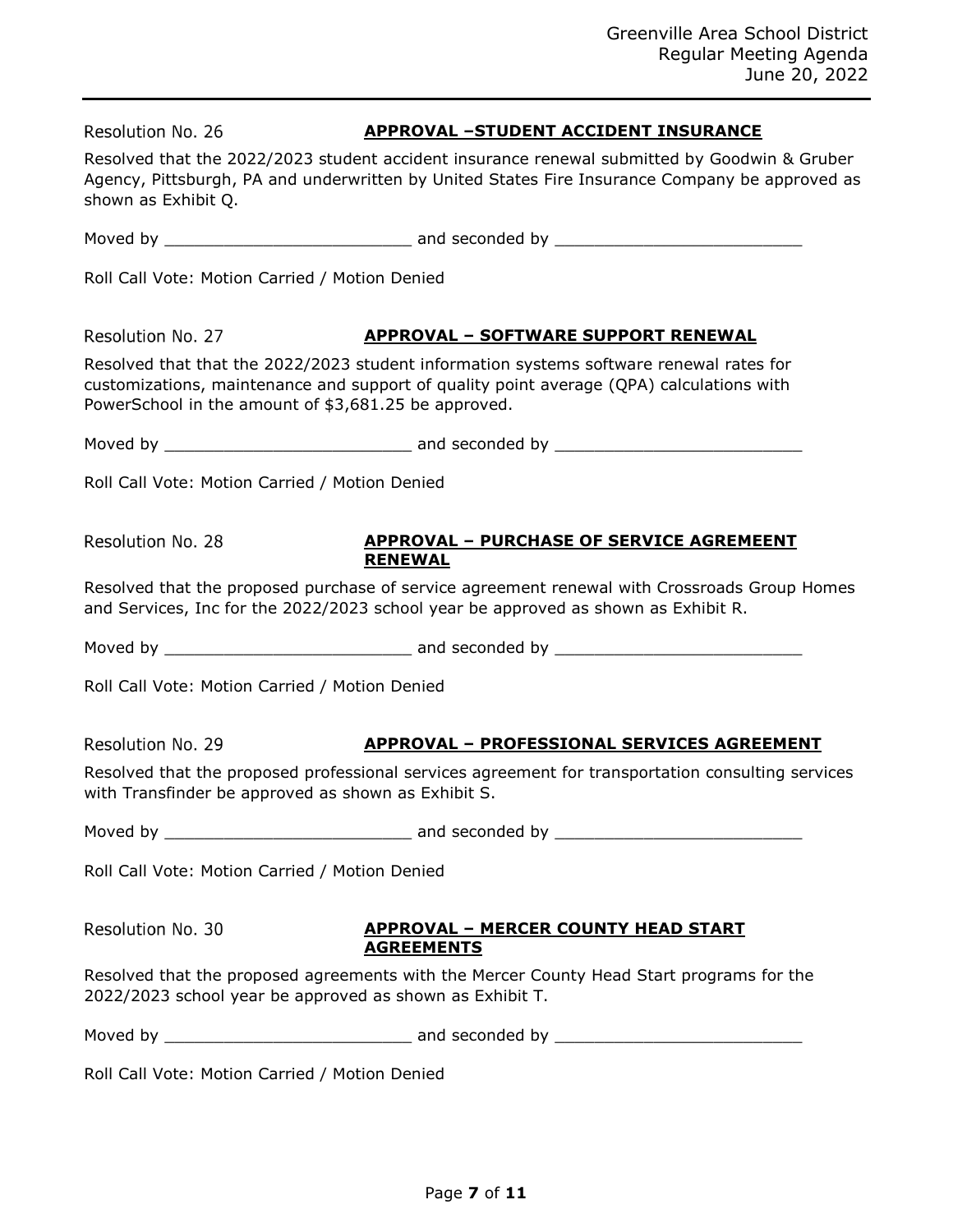Resolution No. 31 **APPROVAL – MEMORANDUM OF UNDERSTANDING** Resolved that the Memorandum of Understanding between the Greenville Area School District and the Greenville Education Association regarding the implementation of ESSER funded temporary teaching positions for the 2022/2023 school year be approved as shown as Exhibit U. Moved by \_\_\_\_\_\_\_\_\_\_\_\_\_\_\_\_\_\_\_\_\_\_\_\_\_ and seconded by \_\_\_\_\_\_\_\_\_\_\_\_\_\_\_\_\_\_\_\_\_\_\_\_\_ Roll Call Vote: Motion Carried / Motion Denied Resolution No. 32 **APPROVAL – PACKARD FIELD LEASE AGREEMENT** Resolved that the proposed lease agreement for use of Packard Field with the Town of Greenville Moved by \_\_\_\_\_\_\_\_\_\_\_\_\_\_\_\_\_\_\_\_\_\_\_\_\_ and seconded by \_\_\_\_\_\_\_\_\_\_\_\_\_\_\_\_\_\_\_\_\_\_\_\_\_ **APPROVAL – PLAYGROUND EQUIPMENT PURCHASE** Resolved that the proposals for the purchase of replacement playground equipment and surfacing at the Greenville Elementary School by Jeffrey Associates through Co-STARS #014-027 be approved as shown as Exhibit W. Furthermore, purchase shall be made available through the General Obligation Note Borrowing, Series 2022 proceeds. Moved by \_\_\_\_\_\_\_\_\_\_\_\_\_\_\_\_\_\_\_\_\_\_\_\_\_ and seconded by \_\_\_\_\_\_\_\_\_\_\_\_\_\_\_\_\_\_\_\_\_\_\_\_\_ Roll Call Vote: Motion Carried / Motion Denied Resolution No. 34 **APPROVAL – SAFETY EQUIPMENT PURCHASE** Resolved that the proposal for the purchase of Halo Smart Sensors by Mobilcom through PEPPM contract #528897-123 be approved as shown as Exhibit X. Furthermore, purchase shall be made available through the General Obligation Bond Borrowing,

Roll Call Vote: Motion Carried / Motion Denied

be approved as shown as Exhibit V.

Furthermore, improvements to the property and committed matching funds as detailed within the agreement shall be made available through the General Obligation Note Borrowing, Series 2022 proceeds.

Roll Call Vote: Motion Carried / Motion Denied

Resolution No. 33

Series 2015 proceeds.

Moved by \_\_\_\_\_\_\_\_\_\_\_\_\_\_\_\_\_\_\_\_\_\_\_\_\_ and seconded by \_\_\_\_\_\_\_\_\_\_\_\_\_\_\_\_\_\_\_\_\_\_\_\_\_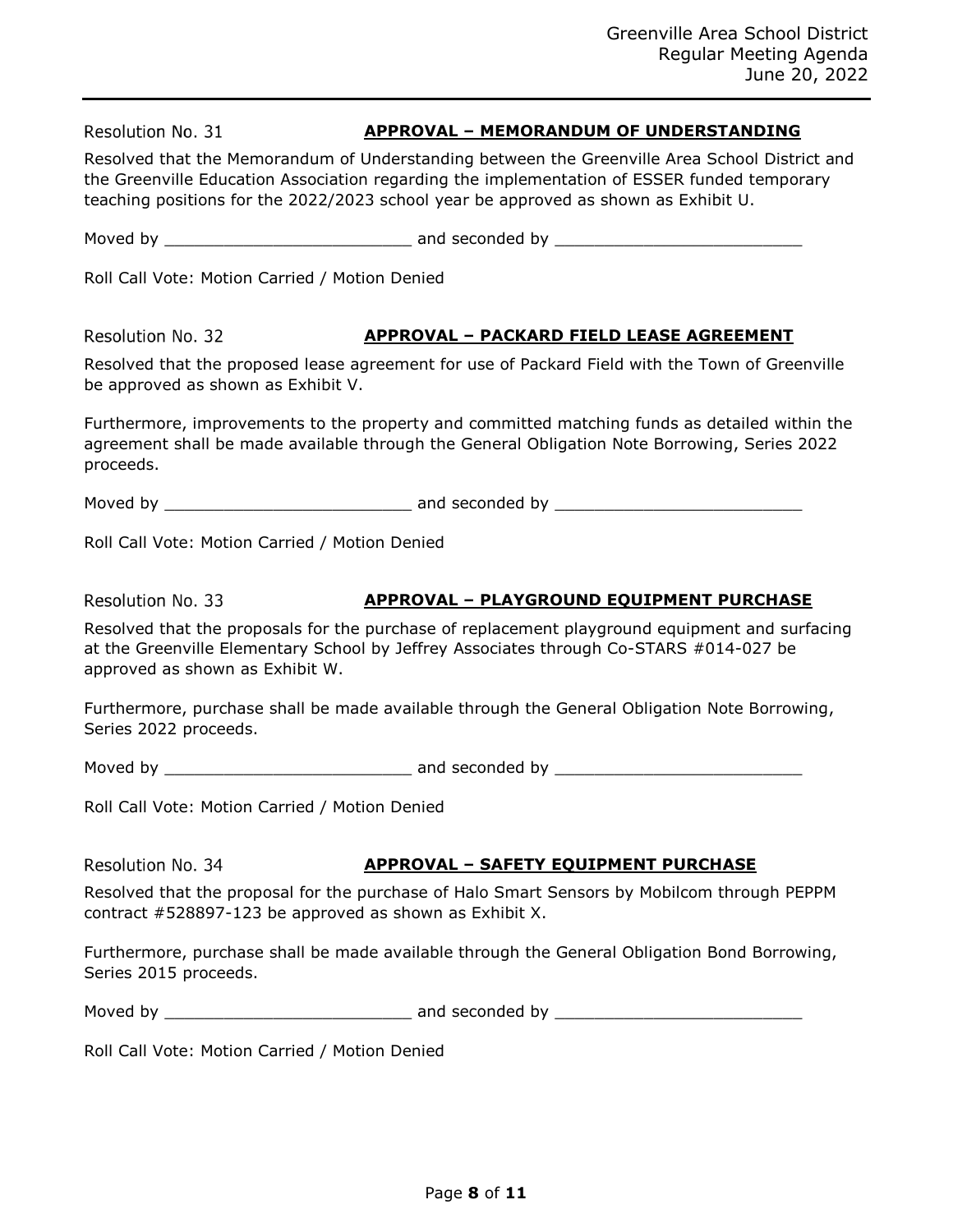| Resolved that the Greenville Girls Basketball Booster Club be recognized to encourage participation<br>and support for extracurricular activities within the Greenville Area School District pursuant to the<br>Local Option Small Games of Chance Act.<br>Roll Call Vote: Motion Carried / Motion Denied<br>Resolution No. 36<br><b>APPROVAL - SUPPLEMENTAL WAGE CONTRACTS</b><br>Resolved that the supplemental wage contracts for the 2022/2023 activities advisors be approved<br>as shown as Exhibit Y, pending receipt of satisfactory clearances.<br>Roll Call Vote: Motion Carried / Motion Denied<br>Resolution No. 37<br><b>APPROVAL - RESIGNATIONS</b><br>Resolved that the following resignations be approved:<br>Allison Drake, GES Teacher<br>Effective August 1, 2022<br>Brenden Warner, GHS Study Hall/Café Monitor<br>Effective June 20, 2022<br>Brenda Goodall, Part-Time Café<br>Effective June 3, 2022<br>Roll Call Vote: Motion Carried / Motion Denied<br>Resolution No. 38<br><b>APPROVAL - RETIREMENT</b><br>Resolved that the following retirements be approved:<br>Steve Landfried, Part-Time Maintenance<br>Effective August 31, 2022<br>Roll Call Vote: Motion Carried / Motion Denied<br>Resolution No. 39<br><u> APPROVAL – PROFESSIONAL EMPLOYMENT</u><br>Resolved that the following be approved for employment effective at the start of the 2022/2023<br>school year:<br>Regular Education - 2 <sup>nd</sup> Grade<br>Garrett Shaw, Mercer, PA<br>2022/2023 Bachelors, Step 16<br>Regular Education - 5 <sup>th</sup> Grade<br>Joslyn Shimoloens, Butler, PA<br>2022/2023 Bachelors, Step 16 | Resolution No. 35 |  | <b>APPROVAL - BOOSTER CLUB</b> |  |
|--------------------------------------------------------------------------------------------------------------------------------------------------------------------------------------------------------------------------------------------------------------------------------------------------------------------------------------------------------------------------------------------------------------------------------------------------------------------------------------------------------------------------------------------------------------------------------------------------------------------------------------------------------------------------------------------------------------------------------------------------------------------------------------------------------------------------------------------------------------------------------------------------------------------------------------------------------------------------------------------------------------------------------------------------------------------------------------------------------------------------------------------------------------------------------------------------------------------------------------------------------------------------------------------------------------------------------------------------------------------------------------------------------------------------------------------------------------------------------------------------------------------------------------------------------------------------------------------------------------------------------|-------------------|--|--------------------------------|--|
|                                                                                                                                                                                                                                                                                                                                                                                                                                                                                                                                                                                                                                                                                                                                                                                                                                                                                                                                                                                                                                                                                                                                                                                                                                                                                                                                                                                                                                                                                                                                                                                                                                |                   |  |                                |  |
|                                                                                                                                                                                                                                                                                                                                                                                                                                                                                                                                                                                                                                                                                                                                                                                                                                                                                                                                                                                                                                                                                                                                                                                                                                                                                                                                                                                                                                                                                                                                                                                                                                |                   |  |                                |  |
|                                                                                                                                                                                                                                                                                                                                                                                                                                                                                                                                                                                                                                                                                                                                                                                                                                                                                                                                                                                                                                                                                                                                                                                                                                                                                                                                                                                                                                                                                                                                                                                                                                |                   |  |                                |  |
|                                                                                                                                                                                                                                                                                                                                                                                                                                                                                                                                                                                                                                                                                                                                                                                                                                                                                                                                                                                                                                                                                                                                                                                                                                                                                                                                                                                                                                                                                                                                                                                                                                |                   |  |                                |  |
|                                                                                                                                                                                                                                                                                                                                                                                                                                                                                                                                                                                                                                                                                                                                                                                                                                                                                                                                                                                                                                                                                                                                                                                                                                                                                                                                                                                                                                                                                                                                                                                                                                |                   |  |                                |  |
|                                                                                                                                                                                                                                                                                                                                                                                                                                                                                                                                                                                                                                                                                                                                                                                                                                                                                                                                                                                                                                                                                                                                                                                                                                                                                                                                                                                                                                                                                                                                                                                                                                |                   |  |                                |  |
|                                                                                                                                                                                                                                                                                                                                                                                                                                                                                                                                                                                                                                                                                                                                                                                                                                                                                                                                                                                                                                                                                                                                                                                                                                                                                                                                                                                                                                                                                                                                                                                                                                |                   |  |                                |  |
|                                                                                                                                                                                                                                                                                                                                                                                                                                                                                                                                                                                                                                                                                                                                                                                                                                                                                                                                                                                                                                                                                                                                                                                                                                                                                                                                                                                                                                                                                                                                                                                                                                |                   |  |                                |  |
|                                                                                                                                                                                                                                                                                                                                                                                                                                                                                                                                                                                                                                                                                                                                                                                                                                                                                                                                                                                                                                                                                                                                                                                                                                                                                                                                                                                                                                                                                                                                                                                                                                |                   |  |                                |  |
|                                                                                                                                                                                                                                                                                                                                                                                                                                                                                                                                                                                                                                                                                                                                                                                                                                                                                                                                                                                                                                                                                                                                                                                                                                                                                                                                                                                                                                                                                                                                                                                                                                |                   |  |                                |  |
|                                                                                                                                                                                                                                                                                                                                                                                                                                                                                                                                                                                                                                                                                                                                                                                                                                                                                                                                                                                                                                                                                                                                                                                                                                                                                                                                                                                                                                                                                                                                                                                                                                |                   |  |                                |  |
|                                                                                                                                                                                                                                                                                                                                                                                                                                                                                                                                                                                                                                                                                                                                                                                                                                                                                                                                                                                                                                                                                                                                                                                                                                                                                                                                                                                                                                                                                                                                                                                                                                |                   |  |                                |  |
|                                                                                                                                                                                                                                                                                                                                                                                                                                                                                                                                                                                                                                                                                                                                                                                                                                                                                                                                                                                                                                                                                                                                                                                                                                                                                                                                                                                                                                                                                                                                                                                                                                |                   |  |                                |  |
|                                                                                                                                                                                                                                                                                                                                                                                                                                                                                                                                                                                                                                                                                                                                                                                                                                                                                                                                                                                                                                                                                                                                                                                                                                                                                                                                                                                                                                                                                                                                                                                                                                |                   |  |                                |  |
|                                                                                                                                                                                                                                                                                                                                                                                                                                                                                                                                                                                                                                                                                                                                                                                                                                                                                                                                                                                                                                                                                                                                                                                                                                                                                                                                                                                                                                                                                                                                                                                                                                |                   |  |                                |  |
|                                                                                                                                                                                                                                                                                                                                                                                                                                                                                                                                                                                                                                                                                                                                                                                                                                                                                                                                                                                                                                                                                                                                                                                                                                                                                                                                                                                                                                                                                                                                                                                                                                |                   |  |                                |  |
|                                                                                                                                                                                                                                                                                                                                                                                                                                                                                                                                                                                                                                                                                                                                                                                                                                                                                                                                                                                                                                                                                                                                                                                                                                                                                                                                                                                                                                                                                                                                                                                                                                |                   |  |                                |  |
|                                                                                                                                                                                                                                                                                                                                                                                                                                                                                                                                                                                                                                                                                                                                                                                                                                                                                                                                                                                                                                                                                                                                                                                                                                                                                                                                                                                                                                                                                                                                                                                                                                |                   |  |                                |  |
|                                                                                                                                                                                                                                                                                                                                                                                                                                                                                                                                                                                                                                                                                                                                                                                                                                                                                                                                                                                                                                                                                                                                                                                                                                                                                                                                                                                                                                                                                                                                                                                                                                |                   |  |                                |  |
|                                                                                                                                                                                                                                                                                                                                                                                                                                                                                                                                                                                                                                                                                                                                                                                                                                                                                                                                                                                                                                                                                                                                                                                                                                                                                                                                                                                                                                                                                                                                                                                                                                |                   |  |                                |  |
|                                                                                                                                                                                                                                                                                                                                                                                                                                                                                                                                                                                                                                                                                                                                                                                                                                                                                                                                                                                                                                                                                                                                                                                                                                                                                                                                                                                                                                                                                                                                                                                                                                |                   |  |                                |  |
|                                                                                                                                                                                                                                                                                                                                                                                                                                                                                                                                                                                                                                                                                                                                                                                                                                                                                                                                                                                                                                                                                                                                                                                                                                                                                                                                                                                                                                                                                                                                                                                                                                |                   |  |                                |  |
| Roll Call Vote: Motion Carried / Motion Denied                                                                                                                                                                                                                                                                                                                                                                                                                                                                                                                                                                                                                                                                                                                                                                                                                                                                                                                                                                                                                                                                                                                                                                                                                                                                                                                                                                                                                                                                                                                                                                                 |                   |  |                                |  |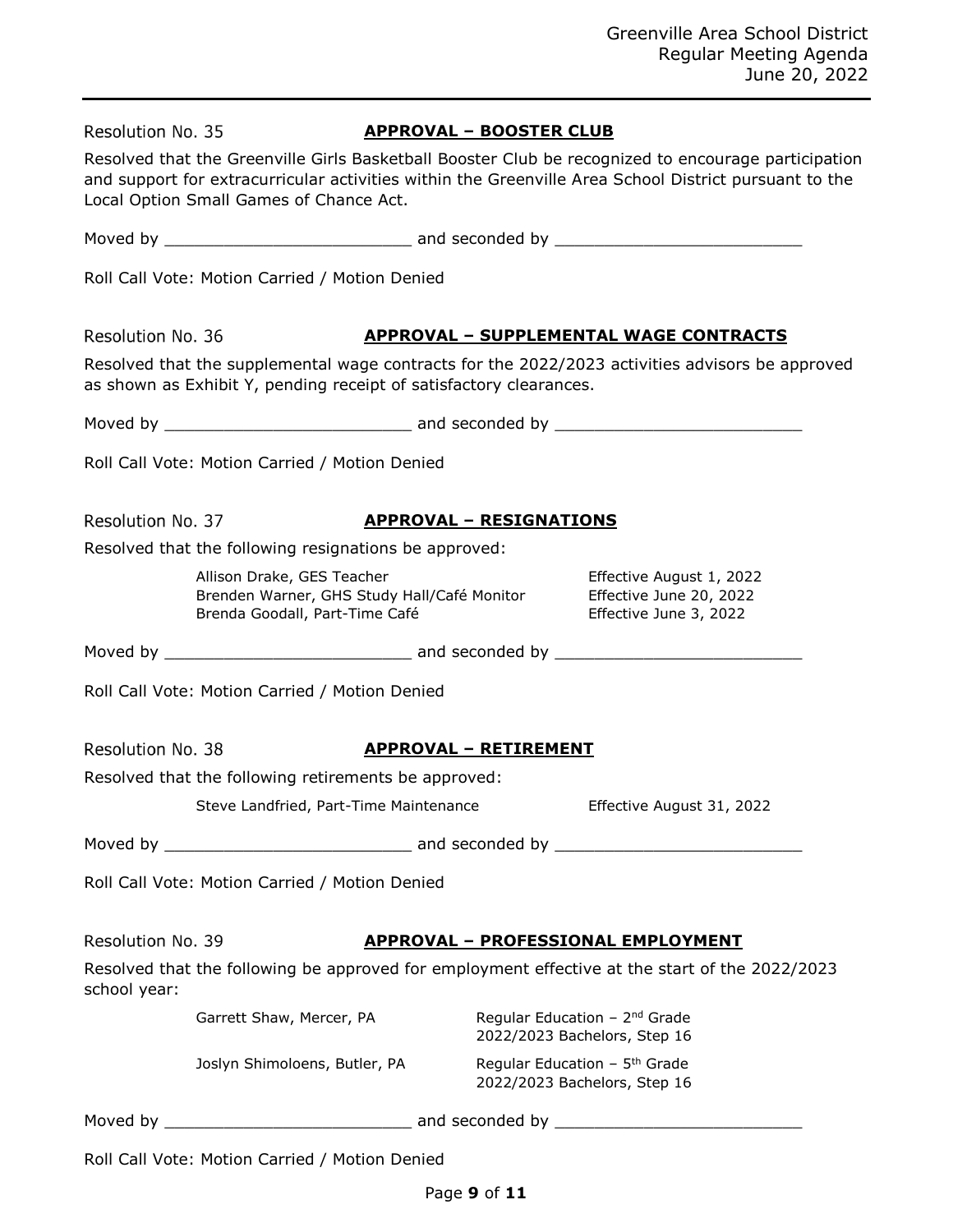| Resolution No. 40                                        | <b>APPROVAL - ACADEMIC INTERVENTION SPECIALIST</b><br><b>EMPLOYMENT</b> |                                                                                                                                                                                                          |  |
|----------------------------------------------------------|-------------------------------------------------------------------------|----------------------------------------------------------------------------------------------------------------------------------------------------------------------------------------------------------|--|
| 2022/2023 school year be approved for employment:        |                                                                         | Resolved that the following ARP ESSER funded temporary professional employment positions as<br>detailed in the Academic Intervention Specialist Position Memorandum of Understanding for the             |  |
| Matthew Crawford, Greenville, PA                         |                                                                         | Secondary Academic Intervention Specialist                                                                                                                                                               |  |
|                                                          |                                                                         |                                                                                                                                                                                                          |  |
| Roll Call Vote: Motion Carried / Motion Denied           |                                                                         |                                                                                                                                                                                                          |  |
| Resolution No. 41                                        |                                                                         | APPROVAL - CAFÉ MANAGER/FACILITIES ASSISTANT                                                                                                                                                             |  |
|                                                          |                                                                         | Resolved that the Joan Gardill position be transferred from Café Manager to Café Manager/Facilities<br>Assistant, as described in Exhibit Z, effective July 1, 2022 at a salary of \$35,000 be approved. |  |
| Fringe Benefits Summary dated July 21, 2021.             |                                                                         | Furthermore, fringe benefits be awarded in accordance with the 12 Month Support Personnel -                                                                                                              |  |
|                                                          |                                                                         |                                                                                                                                                                                                          |  |
| Roll Call Vote: Motion Carried / Motion Denied           |                                                                         |                                                                                                                                                                                                          |  |
| Resolution No. 42                                        |                                                                         | <b>APPROVAL - SUPPORT EMPLOYMENT</b>                                                                                                                                                                     |  |
| Resolved that the following be approved for employment:  |                                                                         |                                                                                                                                                                                                          |  |
| Hailee McGhee, Greenville, PA                            |                                                                         | Full-Time Custodian<br>\$11.00/Hour<br>260 Days/Year; 8 Hours/Day<br>Effective July 1, 2022                                                                                                              |  |
| Fringe Benefits Summary dated July 21, 2021.             |                                                                         | Furthermore, fringe benefits be awarded in accordance with the 12 Month Support Personnel -                                                                                                              |  |
|                                                          |                                                                         |                                                                                                                                                                                                          |  |
| Roll Call Vote: Motion Carried / Motion Denied           |                                                                         |                                                                                                                                                                                                          |  |
| Resolution No. 43                                        |                                                                         | <u> APPROVAL – SUPPORT EMPLOYMENT</u>                                                                                                                                                                    |  |
| school year:                                             |                                                                         | Resolved that the following be approved for employment effective at the start of the 2022/2023                                                                                                           |  |
| Michaela Stoyer, Greenville, PA                          |                                                                         | GHS Study Hall/Café Monitor<br>\$15.00/Hour<br>185 Days/Year; 7.5 Hours/Day                                                                                                                              |  |
| Personnel - Fringe Benefits Summary dated July 21, 2021. |                                                                         | Furthermore, fringe benefits be awarded in accordance with the Less Than 12 Month Support                                                                                                                |  |
|                                                          |                                                                         |                                                                                                                                                                                                          |  |
| Roll Call Vote: Motion Carried / Motion Denied           |                                                                         |                                                                                                                                                                                                          |  |